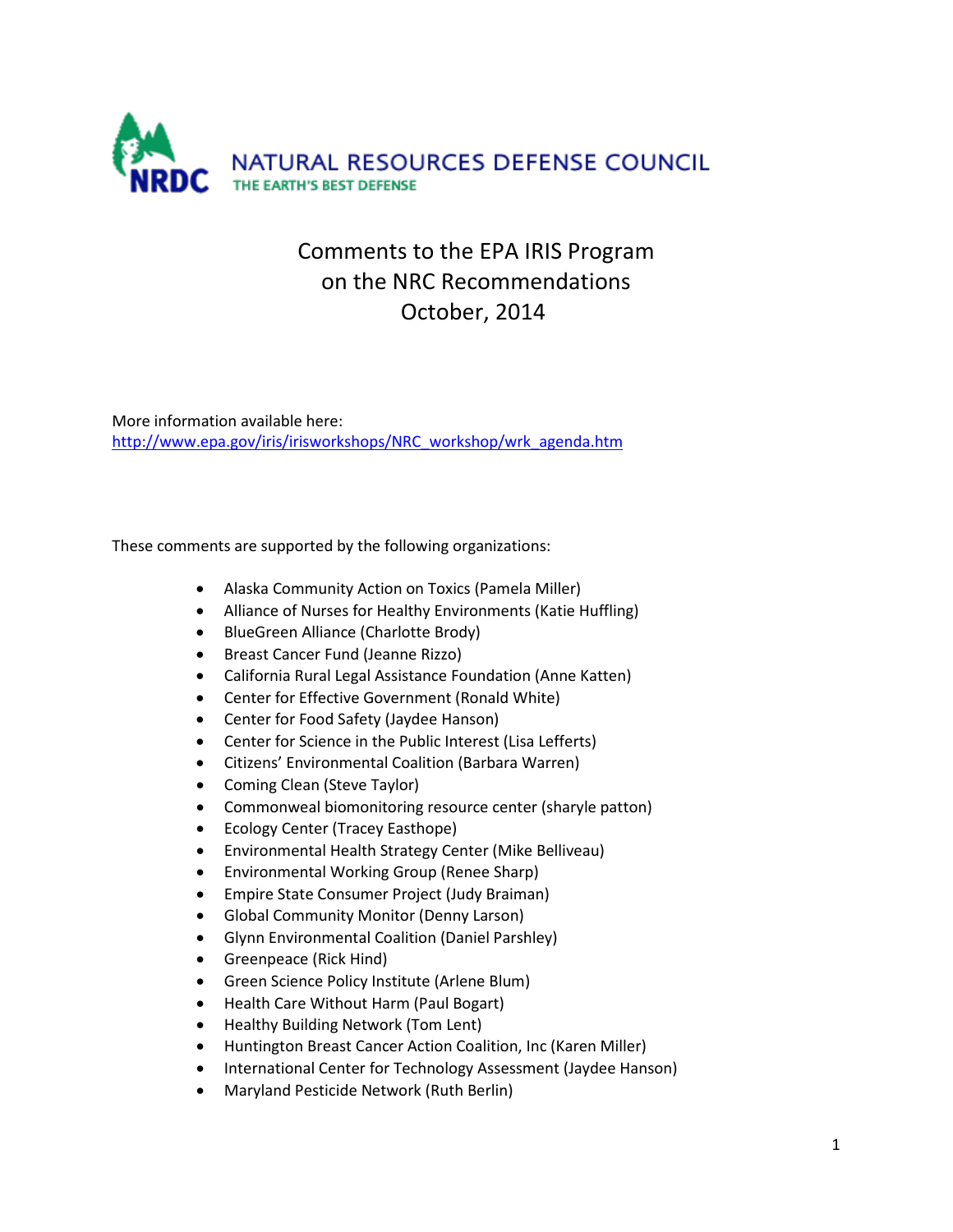- Parents Against Lindane (Pamela LaBrake)
- Pesticide Action Network North America (Margaret Reeves)
- Physicians for Social Responsibility (Kathy Attar)
- SafeMinds (Eric Uram)
- Sciencecorps (Kathy Burns)
- Sheet Metal Occupational Health Institute Trust (Randall Krocka)
- TEDX- The Endocrine Disruption Exchange (Carol Kwiatkowski)
- United Steel, Paper and Forestry, Rubber, Manufacturing, Energy, Allied Industrial and Service Workers International Union (Mike Wright)
- Women's Voices for the Earth (Erin Switalski)
- Worksafe (Gail Bateson)

These comments are supported by the following individuals: (Affiliation for identification purposes only, and does not imply institutional endorsement)

- Michael R. Harbut, MD, MPH, FCCP
- Sarah Janssen, MD, PhD, MPH. University of California, San Francisco
- Peter Orris, MD, MPH. Cook County Hospital, Division of Occupational Medicine

Thank you for the opportunity to present comments. The Natural Resources Defense Council (NRDC) is a national, non-profit environmental organization of lawyers, scientists, and other professionals. NRDC presents these comments on behalf of our 1.3 million members and online activists, and on behalf of the groups and individuals listed above that have signed their support. NRDC does not have any financial interest in the topic of these comments.

The National Academy of Sciences released numerous reports recommending modernization of chemical health evaluations in the United States. Chemical evaluations, including chemical testing and risk assessment, are important because they are used to set allowable levels of human exposure. If the testing or assessments are not done right, or are done too slowly, people can become ill because legally allowable levels of chemical exposures may be unsafe based on outdated or inaccurate science or no data at all.

These comments refer to the following National Academies reports:

Science and Judgment in Risk Assessment. (1994) Washington, DC: National Academies Press.

Understanding Risk: Informing Decisions in a Democratic Society. (1996) Washington, DC: National Academies Press. (The Orange Book)

Toxicity Testing in the Twenty-first Century: A Vision and a Strategy. Committee on Toxicity and Assessment of Environmental Agents. (2007). National Academies Press, Washington D.C.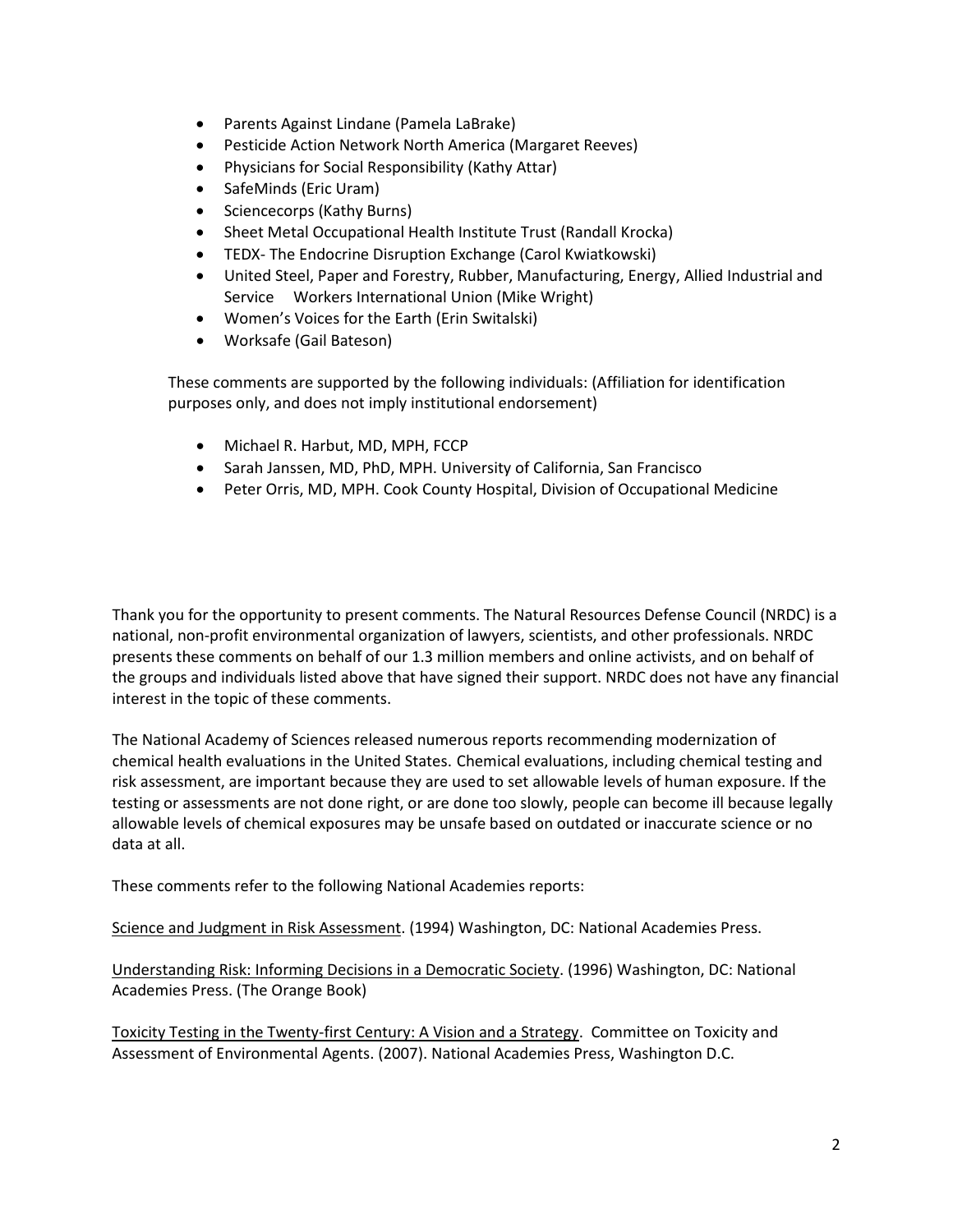Phthalates and Cumulative Risk Assessment: The Tasks Ahead. Committee on the Health Risks of Phthalates, National Research Council (2008). National Academies Press, Washington D.C.

Science and Decisions: Advancing Risk Assessment. (2009) National Academies Press, Washington D.C. (The Silver Book)

Critical Aspects of EPA's IRIS Assessment of Inorganic Arsenic: Interim Report. (2013) National Academies Press, Washington D.C.

Review of the EPA's Integrated Risk Information System (IRIS) Process. (2014) Washington, DC: National Academies Press.

# **Systematic Integration of Evidence Streams for IRIS**

The NRC (2014, section 6) has recommended that the evidence-integration process consider all lines of evidence (i.e., human, animal, and mechanistic), systematically cover important determinants of strength of evidence (e.g., consistency or exposure-response gradient), use uniform language to describe the strength of evidence (e.g., "sufficient evidence" or "suggestive evidence"), and treat cancer and non-cancer outcomes in a more uniform manner. Section 6 of the NRC Review of the IRIS Process discusses two qualitative approaches for integrating evidence: guided expert judgment and structured processes.

## **Comments:**

## Stakeholder engagement must be expanded

The NRC emphasized the importance of expanding stakeholder engagement, and noted various ways that the IRIS program makes this a priority (NRC 2014, p 23). We strongly agree. This engagement should include reaching out to exposed populations, including workers and communities, early in the problem formulation stage to gather their input and ensure that their health concerns are being addressed if possible.<sup>[1](#page-2-0)</sup> However, we recognize that there will be significant challenges due to unequal resources among stakeholders. The metric of success for IRIS should go beyond a head count of how many representatives from various perspectives are in the room, on the phone, or even submitted written comments. Success should be measured to the extent that the IRIS assessment can incorporate how impacted communities, workers, and individuals experience a hazardous exposure – realistic doses, routes of exposure, how it impacts existing (background) exposures, how health status, age, or sex alter the impact of the hazard, etc. Much of this critical information can be made available to IRIS staff if they are pro-active in engaging all stakeholders, and not just the ones that read the federal register notices or check the IRIS online calendar.

As early as 1996, an NRC committee issued what has come to be known as the "orange book", titled, Understanding Risk: Informing Decisions in a Democratic Society. The report recommended that the participation of impacted populations in the risk analysis is likely to provide greater credibility to the

<span id="page-2-0"></span> $1$  Comment submitted by Tracey Woodruff to the Office of Health Assessment and Translation, National Toxicology Program Re: draft OHAT approach for systematic review and evidence integration for literature-based health assessments. June, 2013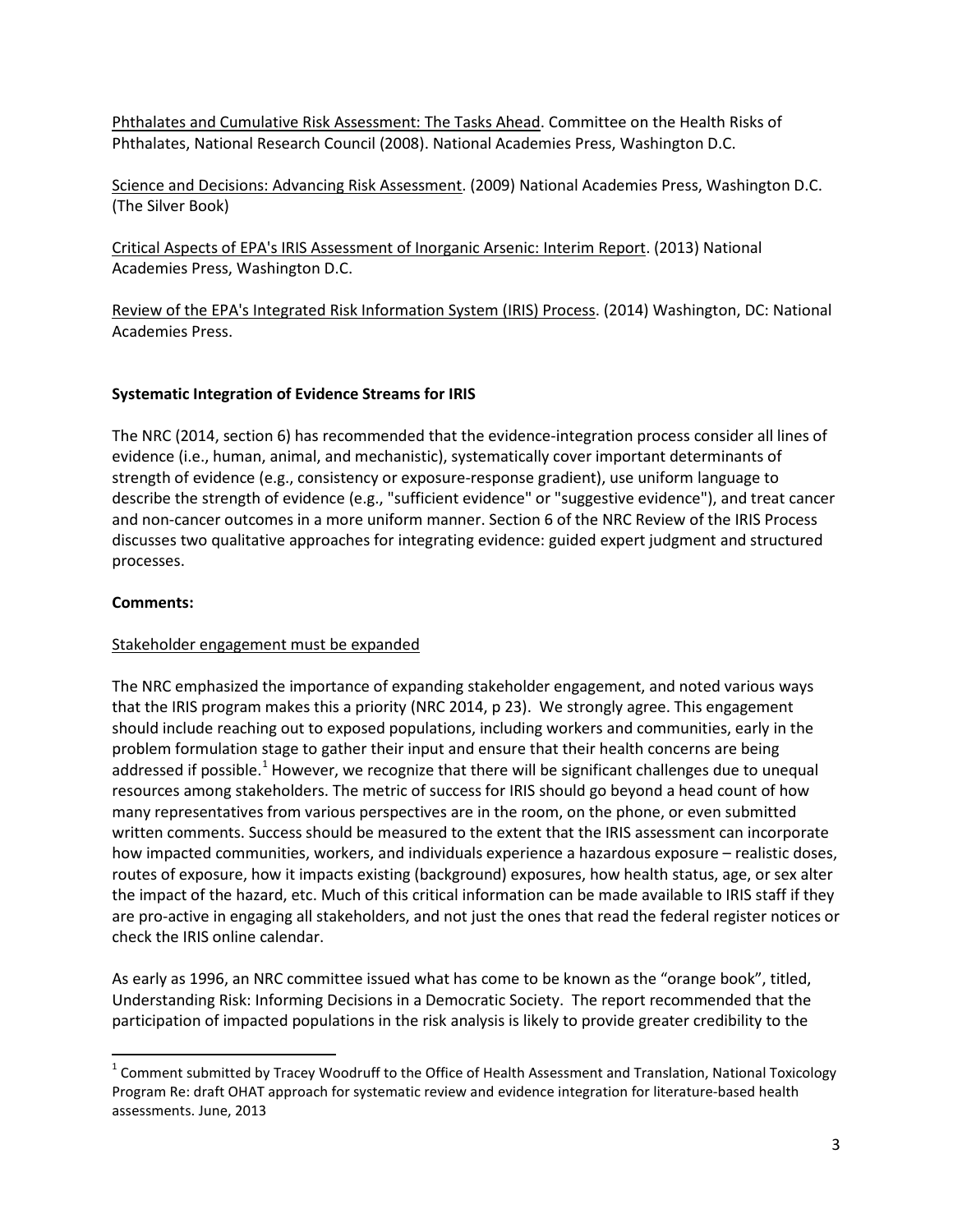analysis, as well as facilitate acceptance from the community, and that regulatory agencies benefit from having both technical experts and a broad spectrum of interested and affected parties. That committee noted that, "adequate risk analysis and characterization thus depend on incorporating the perspectives and knowledge of the interested and affected parties from the earliest phases of the effort to understanding the risks." (NRC 1996, p. 3) The primary goal should not be to facilitate acceptance from a community, but rather to expand the very limited purview that risk assessment affords policy-makers.

The 1996 NRC report distinguishes between "getting the science right" and "getting the right science", with the latter requiring broad participation to increase the likelihood that the technical analysis is not only correct, but also appropriate to the needs of interested and affected parties. (NRC 1996, p. 7) The NRC report also distinguishes between, "getting the right participation" and "getting the participation right", with the former noting that all important perspectives must be considered, and the latter stressing that the process must be responsive to the points raised by participants. (NRC 1996, p. 7) The NRC report concludes, "A broad and extensive analytic-deliberative process can lead to better informed and more widely acceptable decisions" (NRC 1996, p. 10).

To facilitate pro-active broad and meaningful public engagement, we strongly support the suggestion by the NRC that substantive and technical assistance for impacted communities would be a valuable and effective way to ensure engagement from under-resourced stakeholders (NRC 1996, p. 23). The inclusion of the knowledge, experience, and participation of impacted communities in a risk assessment based on publicly-available information and data is likely to increase the scientific strength of the risk assessment, increase its utility for impacted communities, and increase public confidence in final decisions based on the risk assessment.

# Systematic integration of evidence streams must be clear and transparent

The NRC (2014) was clear that a systematic review approach is to be used. We are strongly supportive of this approach and believe that it will save the Agency resources – both time and money – by finalizing more assessments with less time defending and updating them.

However, the NRC (2014) is vague on how IRIS should evaluate the overall quality of evidence and integrate it to come up with a summary conclusion. We agree with the NRC that IRIS should develop a structured approach, providing clarity about how it will evaluate and integrate data (NRC 2014, Chapter 5 recommendations, p. 74-75).

It is important that IRIS apply the same approach for all data, including the evaluation of mechanistic or high throughput data. These data are often introduced later in the review process by industry, in an attempt to explain – or explain away – evidence of harm. IRIS can find guidance on how to treat these data from the NavGuide or NTP/OHAT approaches. (See our comments for Session 2 for our perspective on mechanistic data). In particular, it is important that IRIS subject mechanistic and high- throughput data to the same level of scrutiny and risk of bias analysis as all other data types. It is possible to misinterpret or even fake mechanistic, modelled, or other non-observational data to avoid seeing a toxic effect. There should be a very high level of scrutiny for the mechanistic, modelled, high-throughput, and other data that is less obvious to interpret than counting tumors, and possibly easier to bias.

## Threshold of evidence should support regulatory decisions that prevent harm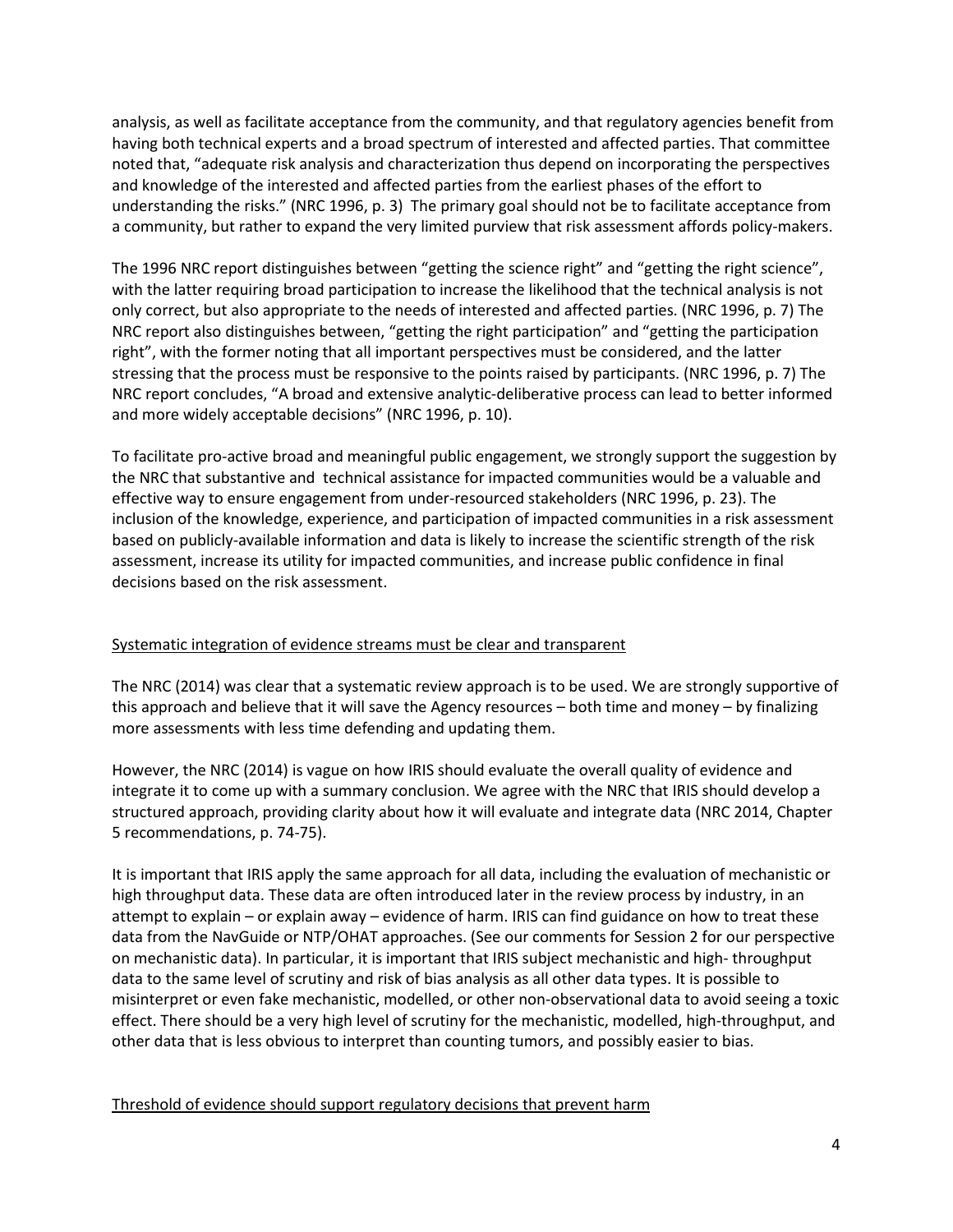There is a considerable degree of expert judgment involved in establishing the level of proof that will be required for the ultimate hazard determination. Where to set the threshold bar for evidence of harm will undoubtedly be a point of intense disagreement among stakeholders. Since EPA is charged with preventing harm to human health and the environment, that bar should be set so as to result in decisions that are health-protective and precautionary, minimizing false negatives (type I errors) and errors that lead to the underestimation of risk. For that reason it is established EPA policy that a single, well conducted study may provide evidence of toxicity or a health effect – even when the mechanism of toxicity is not well understood (there may be more than one). For example, EPA's minimum criteria for animal data for a reproductive or developmental hazard are data demonstrating an adverse reproductive effect in a single appropriate, well-executed study in a single test species. (U.S. EPA, 1996; U.S. EPA,  $1991$ <sup>[2](#page-4-0)[3](#page-4-1)</sup> It is important that IRIS apply judgment in a transparent manner consistent with a well-described systematic review framework.

The labels for the final hazard determinations should not be "causal" since scientists tend to see this language as a very high threshold or bar to achieve, requiring much more evidence than is appropriate for a public health agency charged with making regulatory decisions that prevent harm to human health and the environment. Instead, IRIS should adopt the language used by the International Agency for Research on Cancer (IARC) (known, probable, possible human carcinogens), which has a strong precedent (over 900 agents have been classified since 1971) and is well-understood by scientists and regulators world-wide.

## **Adapting Systematic Review Methodologies for IRIS**

The National Research Council (NRC 2014, section 5) recommended that factors that can lead to bias (i.e., systematic errors that can affect the apparent outcome) be identified and consistently evaluated for individual studies considered in IRIS assessments. They noted that for many of the criteria included in available study evaluation tools, the evidence base is modest and the criteria have not been empirically tested.

## **Comments:**

## IRIS' systematic review framework will have to be adapted for *in vitro* and *in silico* data

Adapting clinical systematic review frameworks to environmental health data requires extra attention to be health protective. Unfortunately, many of the existing systematic review frameworks are meant for clinical data, and are fairly silent on how to assess data from animal studies, *in vitro* or *in silico* (computer simulation) studies, and non-clinical observational studies, which are the data that are often

<span id="page-4-0"></span> $2$  U.S. EPA. Guidelines for Reproductive Toxicity Risk Assessment. U.S. Environmental Protection Agency, Risk Assessment Forum, Washington, DC, 630/R-96/009, 1996.

U.S. EPA, Risk Assessment Forum. Guidelines for Developmental Toxicity Risk Assessment. Washington, DC,

<span id="page-4-1"></span>EPA/600/FR-91/001, 1991.<br><sup>3</sup> Comment submitted by Tracey Woodruff to the Office of Health Assessment and Translation, National Toxicology Program Re: draft OHAT approach for systematic review and evidence integration for literature-based health assessments. June, 2013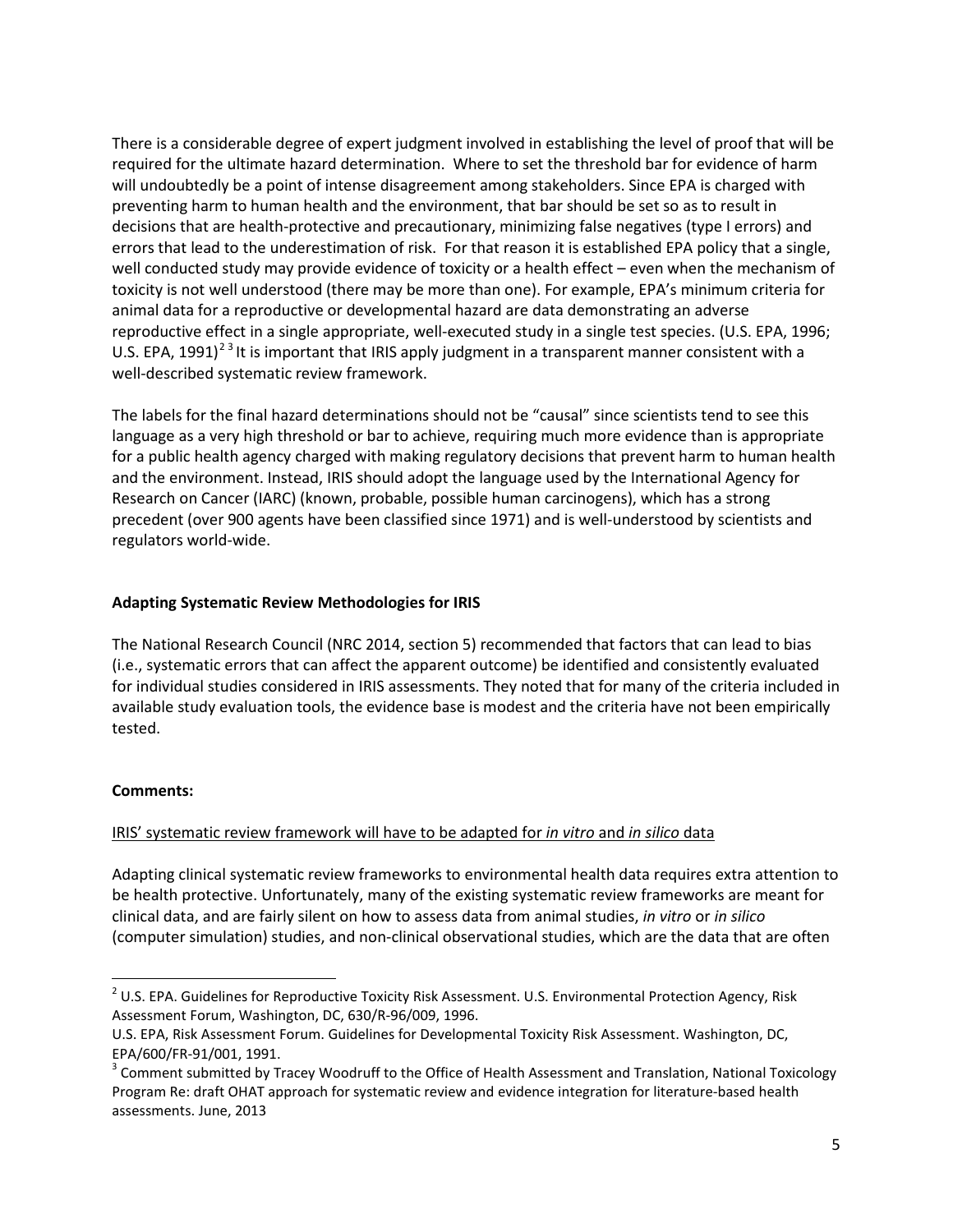available for environmental health endpoints. The IRIS program will need to be flexible and vigilant to make sure that whatever framework IRIS uses is maximizing its ability to effectively use the datasets to support decision strategies that result in improved environmental and health protections and prevention of harm, minimizing false negatives (type I errors) and errors that lead to the underestimation of risk.

# GLP is not a measure of study quality

It is important for IRIS to develop a systematic review framework that measures study quality, and not just reporting quality. If the systematic framework were to only rely on reporting quality as a measure of study quality, it would favor/bias towards GLP-compliant (Good Laboratory Practice) studies, when, ironically, the GLP-compliant studies may actually be the most likely to be insensitive to health endpoints being measured. GLP is a standard for animal care and data collection required for industry laboratories in response to fraudulent practices documented in the 1970s. Industry-funded studies are required by EPA and FDA to follow GLP standards, which include specified approaches to recordkeeping to facilitate audits and reduce fraud (54 Fed. Reg. 34034. August 17, 1989). GLP requirements are not necessarily associated with higher quality research, proper study design or correct statistical analysis.<sup>[4](#page-5-0)</sup> In most cases, GLP studies have not even undergone scientific peer-review and publication. GLP studies are most often designed to identify major toxic effects (apical effects) like cancer. The problem is that major (apical) endpoints will not be predictive or indicate early-warnings of potential toxicity leading to "major" adverse health outcomes. GLP studies don't necessarily use modern methods for evaluating chemicals and aren't designed to grapple with the problems of low- dose exposures, endocrine or hormonal effects, behavioral or learning effects, immunotoxicity, cardiotoxicity, or upstream effects like reduced sperm count or reduced anogenital distance which are predictors of infertility.<sup>[5](#page-5-1)</sup>

The ToxRTool was developed to assess the reporting quality of a study, and is not an appropriate measure of the internal validity of in vitro studies or of risk of bias or overall study quality. The reliability categories utilized in the ToxRTool are the same as the Klimisch codes of reliability (Klimisch et al. 1997).<sup>[6](#page-5-2)</sup> Since the Klimisch codes favor GLP compliant studies, using the ToxRTool would be subject to the same criticism as using either Klimisch codes or GLP as measures of study quality.

# IRIS should not require full or raw data for a study

IRIS should contact study authors if it requires more information about a study method or findings, but not require full disclosure of the raw data. Otherwise the framework may presume "the worst" bias where authors fail to fully describe methods, which would be unfair and inaccurate in some cases. Industry's insistence that the full or raw data must be made publicly available will unfairly burden academic researchers with both time and financial costs, while shielding industry data using confidential business information claims (CBI). Goldman and Silbergeld (2012) propose other mechanisms to make data available that address concerns about transparency without unduly burdening non-industry

<span id="page-5-0"></span> $4$  Myers, J. P., F. S. vom Saal, et al. (2009) "Why public health agencies cannot depend on good laboratory practices as a criterion for selecting data: the case of bisphenol A." Environ Health Perspect 117 (3): 309-15.<br><sup>5</sup> Myers, J. P., F. S. vom Saal, et al. (2009) "Why public health agencies cannot depend on good laboratory practices

<span id="page-5-1"></span>as a criterion for selecting data: the case of bisphenol A." Environ Health Perspect 117 (3): 309-15.<br><sup>6</sup> http://ntp.niehs.nih.gov/ntp/ohat/evaluationprocess/bpaprotocoldraft.pdf

<span id="page-5-2"></span>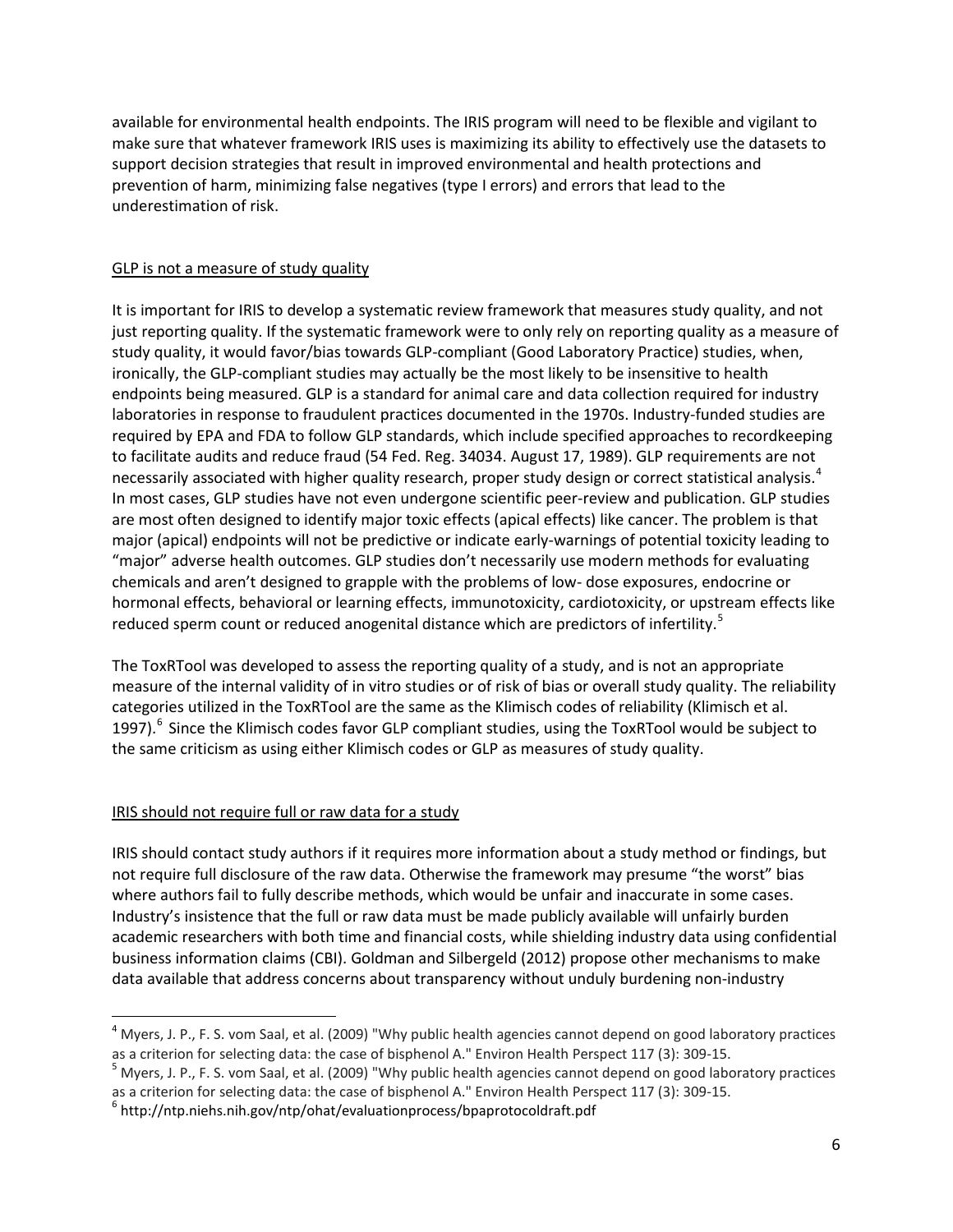researchers.<sup>[7](#page-6-0)</sup> Whatever IRIS chooses, it must ensure that non-industry funded research is available for IRIS assessments – we recommend contacting study authors directly in cases where IRIS staff need clarification or additional information.

# Mechanistic data could upgrade the hazard classification, but should not be used to explain away hazard evidence

The IRIS systematic review framework should consider – but, not require – mechanistic data as part of the overall evaluation, but not as any more or less valuable than other evidentiary data. We agree with the NRC (2014) that mechanistic (or mode of action, MOA) data should be treated as a parallel stream of data, and can be very helpful in interpreting human and animal data or in suggesting a chemical's potential toxicity or putative mechanism (often inferred from structurally similar compounds) (NRC 2014 p. 32-33, 82).

The NRC (2014) identified various uncertainties with mechanistic data, making it inappropriate to dismiss evidence of harm in animal or human data on the basis of mechanistic data. For example, numerous hazardous materials share the same mechanism of toxicity, and a single material can have numerous mechanisms of toxicity, different mechanisms at high or low doses, differences between acute or chronic responses, or differences across species (NRC 2014 p. 83, 84). For these reasons, we strongly believe that mechanistic data should not be seen as a requirement for interpreting or evaluating other data.

However, the NRC noted that "when human data are nonexistent, are mixed, or consistently show no association and an animal study finds a positive association, the importance of mechanistic data is increased" (NRC 2014, p. 85). That is, strong evidence from mechanistic/MOA studies could support a conclusion and raise it to a level of increased concern. This is consistent with the OHAT-NTP systematic review framework.

The fact is that the mechanistic understanding of how a chemical leads to cancer often comes much later than the evidence that it does so. But when there is scientific evidence showing a statistically significant causal link between an exposure and an adverse effect, science accepts that evidence even without a full mechanistic explanation. For example, science still cannot fully explain exactly how lead damages kids' brains, but we know it does and we banned lead from house paint in 1978 and from gasoline in 1986. Congress banned PCBs long before scientists understood how they caused cancer. Since then we've learned more about the mechanism, but if we'd waited, many more kids would have had permanent lead-induced brain damage and more people would have had PCB-related cancer. Science is still exploring the mechanism of how smoking causes cancer, but we no longer allow smoking in most public places. In fact, we now know that the tobacco industry hid evidence for decades that cigarette smoking caused premature death, that tobacco was addictive, and that its own health research was a sham.<sup>[8](#page-6-1)[9](#page-6-2)</sup>

<span id="page-6-0"></span> $<sup>7</sup>$  Goldman LR, Silbergeld EK. Assuring access to data for chemical evaluations. Environ Health Perspect. 2013</sup> Feb;121(2):149-52. http://www.ncbi.nlm.nih.gov/pubmed/23229062<br><sup>8</sup> Cummings MK, Brown A, O'Connor R. The cigarette controversy. Cancer Epidemiol Biomarkers Prev. 2007

<span id="page-6-1"></span>June;16:1070

<span id="page-6-2"></span> $9$  Glantz SA, Barnes DE, Bero LA, Hanauer P, Slade J. Looking through a keyhole at the tobacco industry: the Brown and Williamson documents. *JAMA 1995*;*274*:*219*–24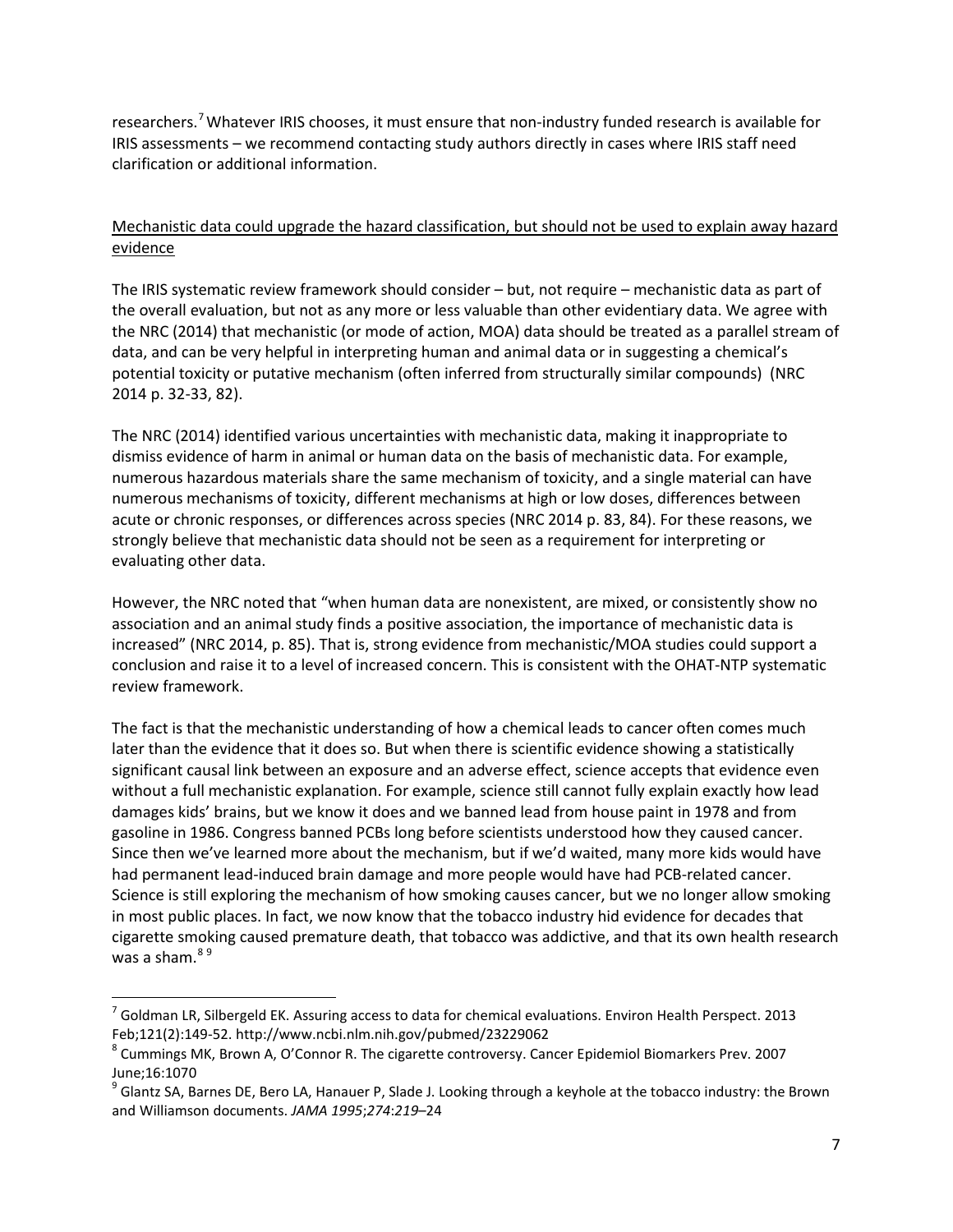The chemical industry's unscientific position that no conclusion can be reached about a chemical's hazard and no regulation should take place until we fully understand the mechanism of action is a selfinterested effort – based upon the precedent of the tobacco industry's historic efforts to disregard evidence, delay regulations, and deny harm.

# IRIS should exclude underpowered studies that fail to find an effect (null-association), but not studies that find an effect despite being underpowered

For a continuous endpoint, the IRIS framework should determine if the study was adequately powered, and if the results are consistent across studies. If there is inconsistency across studies, and it's the underpowered studies that are showing null association, than they should be excluded from consideration. In other words, the framework should eliminate null-association studies that are inconsistent and underpowered, but not eliminate studies that may be underpowered if they do find an effect. This is because an underpowered study that fails to find an effect cannot be interpreted, but an underpowered study that finds an effect indicates that the effect is more likely to be real. As an analogy, if you reach into a haystack a few times (an underpowered study) and don't find a needle (a null study), you cannot conclude whether or not there may be needles in the haystack, whereas if you do find a needle (an underpowered study that finds an effect), there is at least one needle, and probably more, in the haystack (the effect is real). The NTP-OHAT framework incorporates this in its approach, and represents the state of the science – IRIS should adopt this into its framework as well.<sup>[10](#page-7-0)</sup>

# Risk of bias analysis

 $\overline{\phantom{a}}$ 

Risk of bias is only one part of evaluating overall quality of evidence. Studies may have bias, but if they have other important features (consistency of effect, very little uncertainty, etc.) they could inform the assessment and should be included in the assessment as appropriate. Bias should be a consideration, but not necessarily an eliminating factor.

NRC (2014) was clear that financial conflicts, including study sponsorship, should be considered a form of bias. The NRC wrote that:

"Reviews of human clinical studies have shown that study funding sources and financial ties of investigators are associated with research outcomes that are favorable for the sponsors (Lundh et al. 2012). Favorable research outcomes were defined as increased effect sizes in drug-efficacy studies and decreased effect sizes in studies of drug harm. One study (Krauth et al. 2014) has demonstrated funding bias in preclinical studies of statins. Although selective reporting of outcomes is considered an important source of bias in clinical studies (Rising et al. 2008; Hart et al. 2012) and one study (Tsilidis et al. 2013) suggests that there is selective outcome reporting in animal studies of neurologic disease, further research is needed to determine the importance of

Glantz SA, Slade J, Bero LA, Hanauer P, Barnes DE. The cigarette papers. Berkeley (CA): University of California Press; 1996.

<span id="page-7-0"></span><sup>&</sup>lt;sup>10</sup> NTP Health Assessment and Translation (OHAT) Approach For Systematic Review and Evidence Integration For Literature-Based Health Assessments (78 FR 37 published February 25, 2013)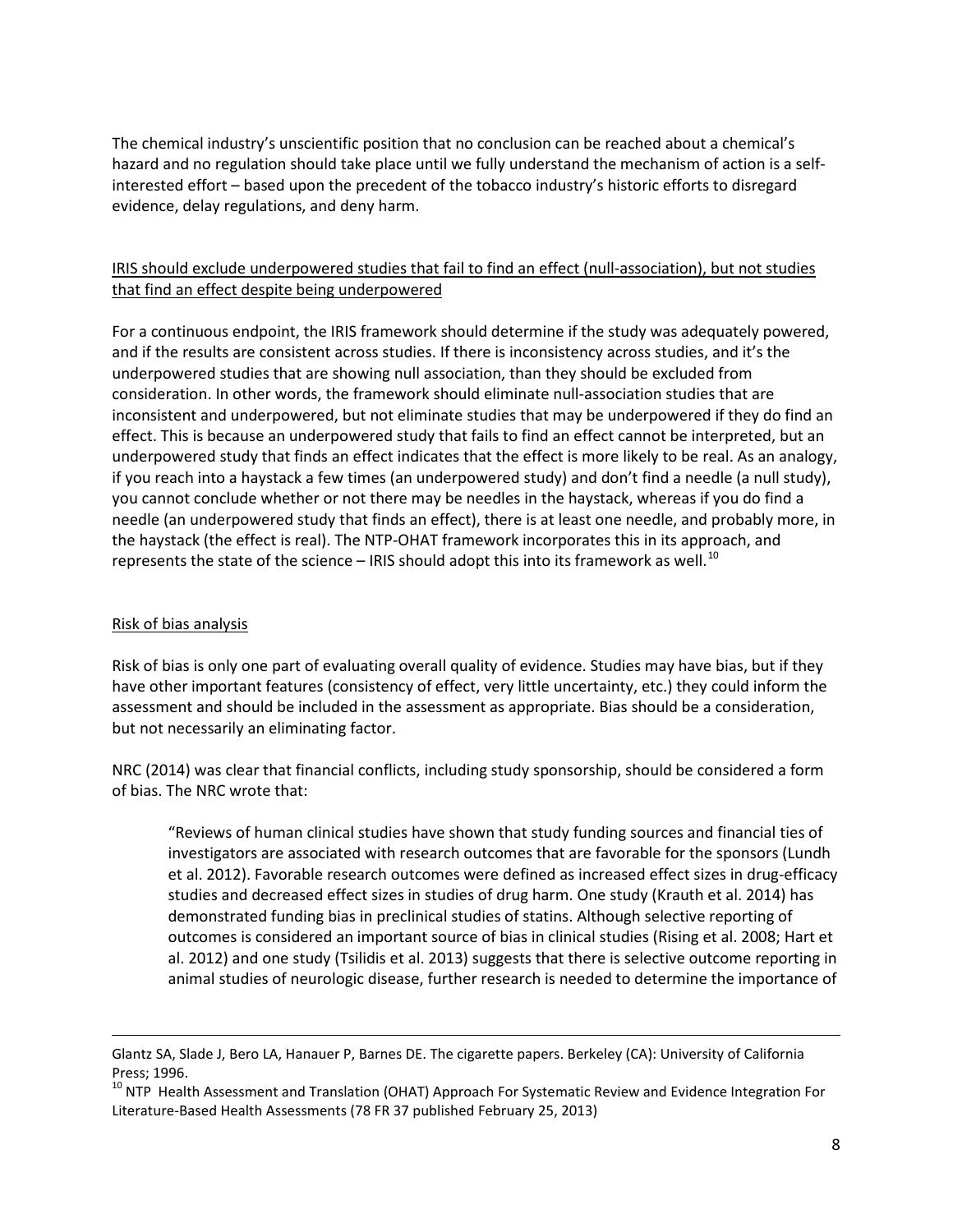biases—for example, related to funding and selective reporting—in the animal-toxicology literature." (NRC 2014, p. 67)

We agree with the NRC that "Funding sources should be considered in the risk-of-bias assessment conducted for systematic reviews that are part of an IRIS assessment" (NRC 2014 p. 75). It is included in both the GRADE and NavGuide criteria for evaluating and integrating evidence (NRC 2014 p. 94). However, we believe that, like all sources of bias, financially conflicting sources of funding should be publicly disclosed and considered in the risk of bias analysis, but should not *a priori* or in itself necessarily be an eliminating factor.

In addition to financial conflicts, IRIS should consider rights of review – even without financial conflicts – in its risk of bias analysis. That is, researchers should disclose any parties that reviewed or edited a submission if those parties had a financial or other interest in the outcome of the study. Reviewer bias can be equally or even more problematic than funder bias. For this reason, a recent OSHA proposed regulation on occupational exposure to crystalline silica requested that all commenters disclose information on funding sources and any parties that reviewed or edited the submission that may have had an interest or be affected by the results of the rulemaking.[11](#page-8-0) Medical journals are now requiring that authors verify that funders did not review or edit the final reports. For example, the International Committee of Medical Journal Editors notes that, "Agreements between authors and study sponsors that interfere with the authors' access to all of a study's data or that interfere with their ability to analyze and interpret the data and to prepare and publish manuscripts independently may represent conflicts of interest, and should be avoided."<sup>[12](#page-8-1)</sup>

## **Advancing Dose-Response Analysis—Combining Multiple Studies**

The NRC (2014, section 7) has recommended that EPA use formal methods for combining multiple studies to derive toxicity values in a transparent and replicable process. They further recommended that EPA develop both central estimates and bounds (lower bounds for reference values and upper bounds for cancer slope factors).

## **Comments:**

Previous NRC reports made important recommendations for advancing risk assessments, and we raise those recommendations here for IRIS to consider when combining information from studies to develop dose-response estimates.

Identify and incorporate variability in human exposure and vulnerability into health assessments, so that all people are better protected

<span id="page-8-0"></span> $11$  Finkel A. Regulatory Transparency Should be a Two-Way Street. RegBlog. May 12, 2014.

<span id="page-8-1"></span>http://www.regblog.org/2014/05/12/12-finkel-regulatory-transparency/<br><sup>12</sup> ICMJE Author Responsibilities – Conflict of Interest. http://www.icmje.org/recommendations/browse/roles-andresponsibilities/author-responsibilities--conflicts-of-interest.html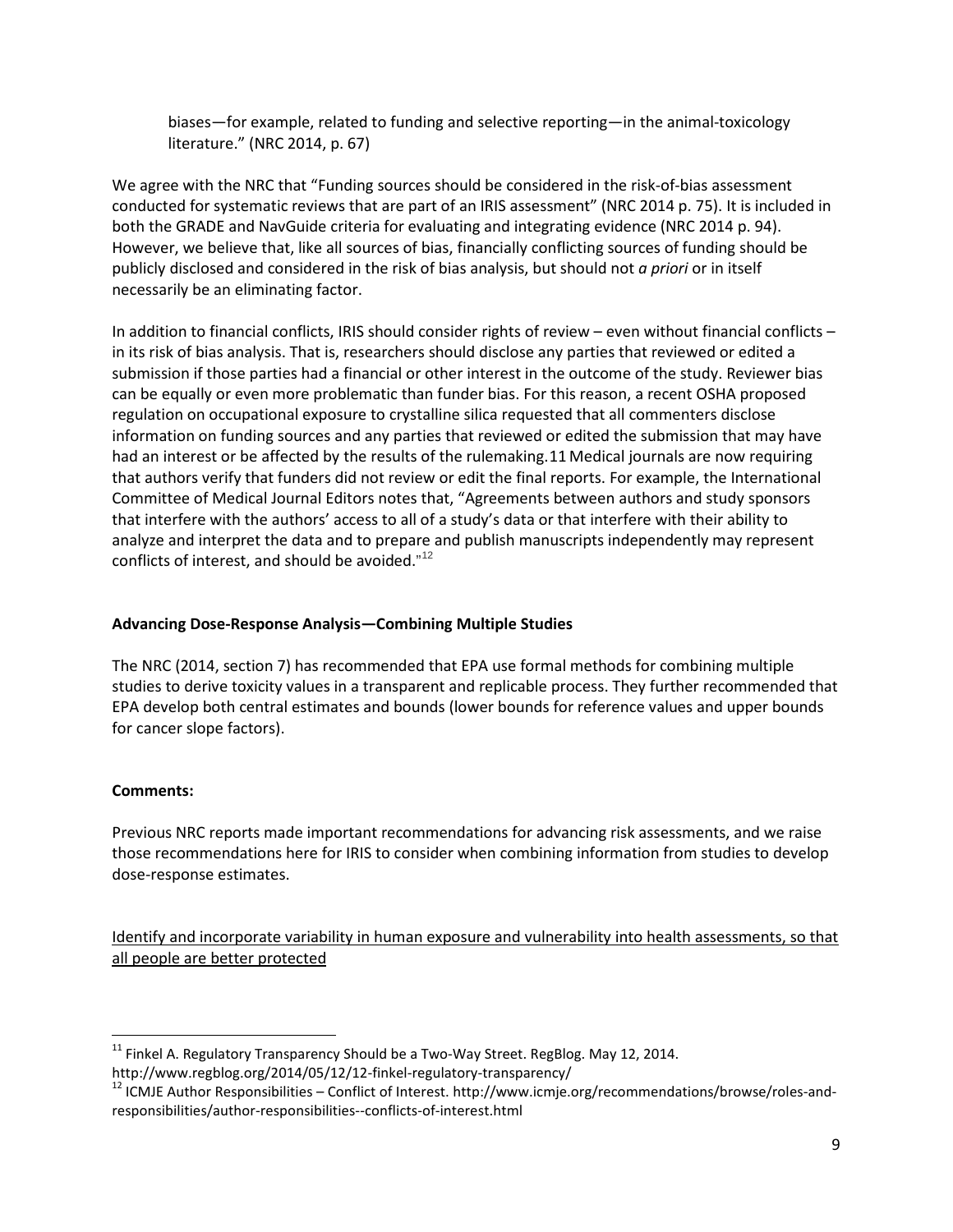In the 2009 report, Science and Decisions: Advancing Risk Assessment, the NAS recommended that in addition to providing a more robust characterization of the population at risk, special attention should be directed to vulnerable individuals and populations that may be particularly susceptible and/or more highly exposed.

For cancer assessments, the NRC (2009) committee recommended that EPA add a factor of 25 to account for differences in median versus higher end response to carcinogens.<sup>[13](#page-9-0)</sup> This value is not likely to fully address the full range of sensitivities, and only addresses the identifiable subpopulations among the general populations. The unknown variabilities and highest risk populations are likely unidentified and unaccounted for in these factors. The NRC pointed out that variability is distinct from uncertainty (data gaps), and each of these important issues should be addressed separately, with separate additional adjustment factors.

NRDC has more detail in our 2012 report, Strengthening Toxic Chemical Risk Assessments to Protect Human Health.<sup>[14](#page-9-1)</sup>

In assessing the risk of chemicals, incorporate information about the potential impacts of exposure to multiple chemicals. In addition, consider other factors, such as exposure to biological and radiological agents and social conditions

In the 2009 report, Science and Decisions, the NRC underscored the key recommendations of the NRC Phthalates and Cumulative Risk Assessment report (2008), and added: "There is a need for cumulative risk assessments (CRA) …—assessments that include combined risks posed by aggregate exposure to multiple agents or stressors; aggregate exposure includes all routes, pathways, and sources of exposure to a given agent or stressor."<sup>[15](#page-9-2)</sup> The NRC definition of "agent or stressor" includes not only chemicals, but also biological agents, radiologic agents, physical agents, and psychosocial stressors.<sup>[16](#page-9-3)</sup> The committee recognized that a broad variety of factors can increase individual vulnerability to toxic chemicals, and these factors – and the variability in them across a population – need to be considered in risk assessment in order to protect public health. EPA should develop databases and scientifically-based default approaches to allow the incorporation of key non-chemical stressors in the absence of population-specific data to make the process more efficient.<sup>[17](#page-9-4)</sup> NRDC has more detail in our 2012 report, Strengthening Toxic Chemical Risk Assessments to Protect Human Health.<sup>[18](#page-9-5)</sup>

Because the population is exposed to multiple chemicals and there is a wide range of susceptibility to chemical exposures, it cannot be presumed that exposures - even low ones - are risk free. It should therefore be assumed that low levels of exposures are associated with some level of risk, unless there are sufficient data to reject this assumption

<span id="page-9-1"></span><span id="page-9-0"></span><sup>&</sup>lt;sup>13</sup> Science and Decisions, p. 168.<br>
<sup>14</sup> http://www.nrdc.org/health/files/strengthening-toxic-chemical-risk-assessments-report.pdf<br>
<sup>15</sup> Phthalates and Cumulative Risk Assessment, p. 9-10.<br>
<sup>16</sup> Phthalates and Cumulative

<span id="page-9-2"></span>

<span id="page-9-3"></span>

<span id="page-9-4"></span>

<span id="page-9-5"></span>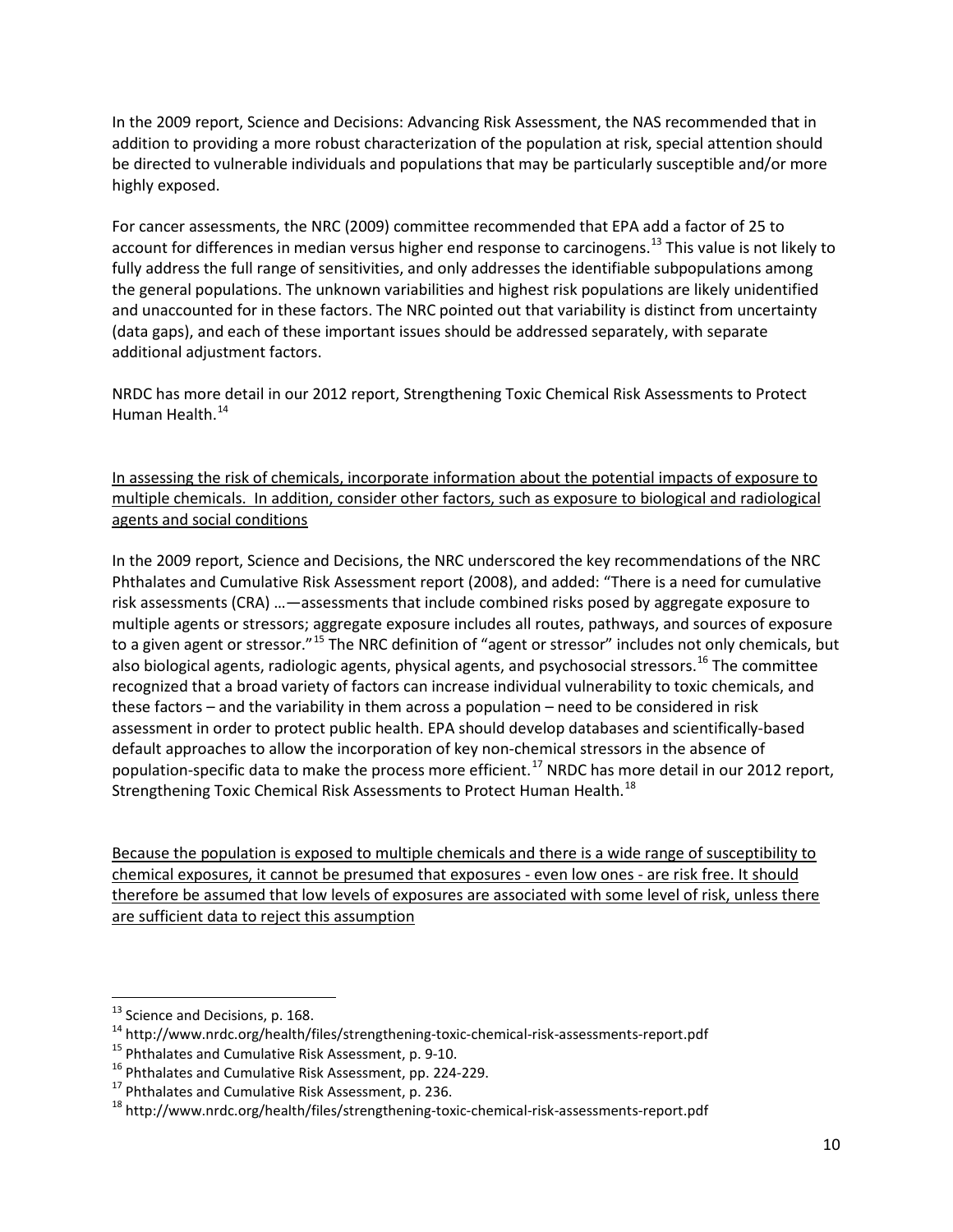According to the NRC (2009), "small chemical exposures in the presence of existing disease processes and other endogenous and exogenous exposures can have linear dose response relationships at low doses".[19](#page-10-0) In other words, although the individual response to chemicals is variable and includes thresholds, at the population level the individual variability balance out resulting in a linear dose response for the population. That is, there may be no "safe" threshold in the human population for many chemicals.

Science and Decisions recommended that agencies use the same approach for addressing risks from both cancer and non-cancer health effects (such as developmental or reproductive effects). The committee concluded that "scientific and risk management considerations both support unification of cancer and non-cancer dose response assessment approaches."<sup>[20](#page-10-1)</sup> They called for a "unified-dose response framework" that includes a systematic evaluation of factors such as background exposures, disease processes and inherent vulnerabilities. This evaluation will inform the choice of the appropriate dose-response model. The NRC also pointed out that there are multiple differences in the population due to age, disease status, nutrition, and other factors. Due to these differences, and the fact that people are exposed to multiple chemicals, the science supports using a model that does not have an assumption of a "threshold" below which exposures cause zero risk in the population. The NRC recommended that a conceptual model be developed that is "from linear conceptual models unless data are sufficient to reject low-dose linearity; and nonlinear conceptual models otherwise."<sup>[21](#page-10-2)</sup> In essence, the NRC (2009) recommended approach is to assume that all exposures, even low ones, are associated with some level of risk, unless there are sufficient data to reject this assumption, after accounting for background chemical exposures, biological additivity, and population variability. NRDC has more detail in our 2012 report, Strengthening Toxic Chemical Risk Assessments to Protect Human Health.<sup>[22](#page-10-3)</sup>

The argument as to whether or not there are thresholds below which exposure to a hazardous chemicals is safe or not is a diversion from the more meaningful question of whether or not there are thresholds in the exposure range that populations experience. Industry representatives are arguing *ad nauseum* – and often with scant little scientific evidence - about whether or not a person can drown in a pool that is 1 millionth of an inch deep – when Dr. Adam Finkel points out that risk managers must determine whether reducing the depth from six to five feet will save lives.<sup>[23](#page-10-4)</sup> We can argue about whether a regulatory intervention to reduce exposure will reduce disability, disease, or death, and whether the cost to industry or the economy is worth exposure reduction measures. But, the reality is that the debate over "small risks" misses the fact that bigger risks from toxic chemical exposures continue every day.

## **Advancing Dose-Response Analysis—Uncertainty Analysis**

The NRC (1994; 2009; 2014, section 7) distinguished between scientific uncertainty and population variability and recommended expansion and harmonization of approaches for characterizing uncertainty and variability.

<span id="page-10-2"></span>

<span id="page-10-1"></span><span id="page-10-0"></span><sup>&</sup>lt;sup>19</sup> Science and Decisions, p. 158.<br><sup>20</sup> Science and Decisions, p. 9.<br><sup>21</sup> Science and Decisions, p. 144.<br><sup>22</sup> http://www.nrdc.org/health/files/strengthening-toxic-chemical-risk-assessments-report.pdf<br><sup>23</sup> Finkel. A. 1996

<span id="page-10-4"></span><span id="page-10-3"></span>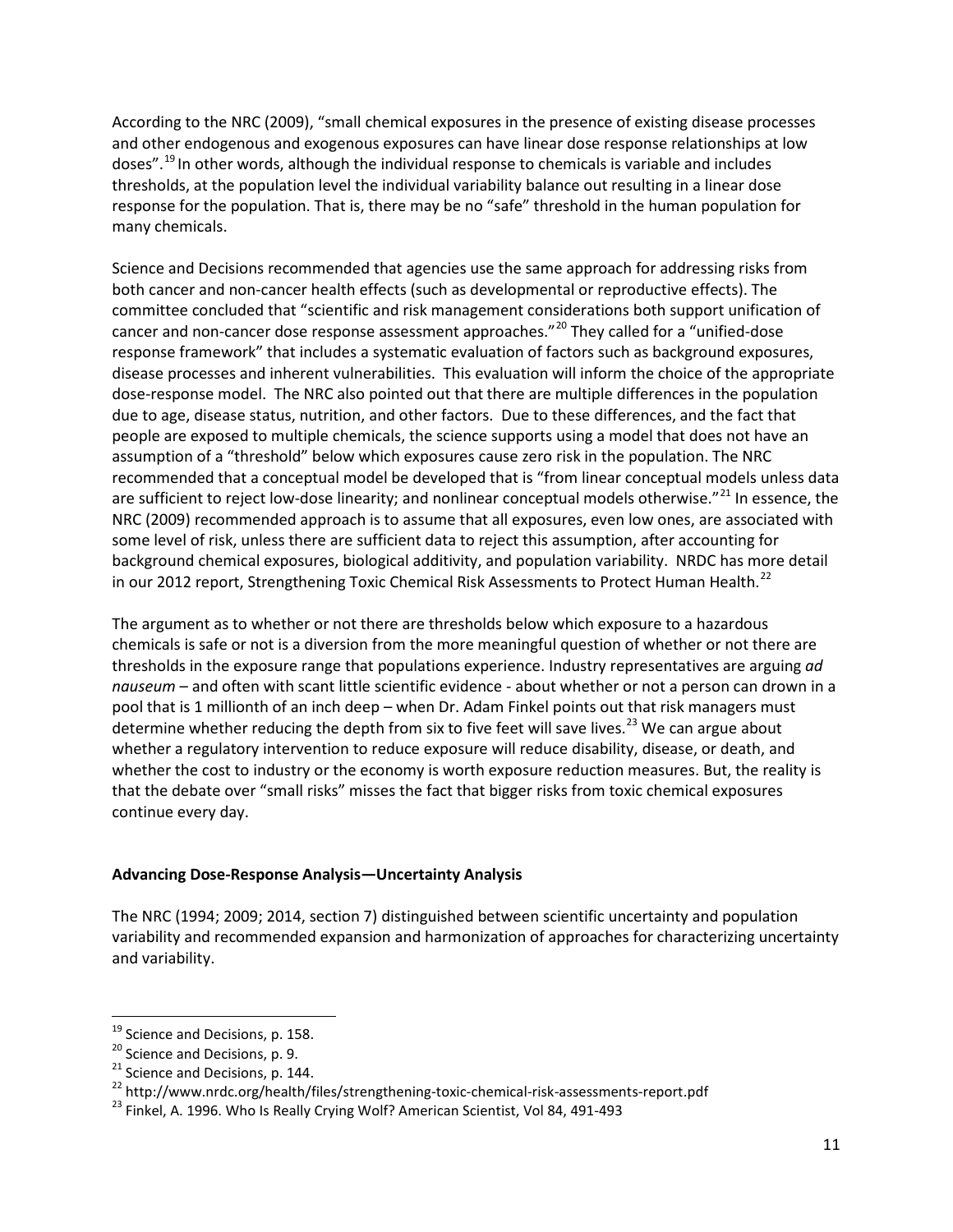## **Comments:**

## IRIS must not lose the value of timeliness in its quest for comprehensiveness

The value of the IRIS program is its ability to provide potency estimates – even in the face of uncertainty - that can be used in rapid decision-making or further refined risk assessments. To provide these in a timely way, IRIS must continue to rely on default-based values. If the IRIS program is also intending to provide more extensive, time-consuming "gold-plated" values, then it should not do so at the expense of the useful, default-based 'silver-plated' values based on existing, well-established, scientificallyaccepted, and peer-reviewed methods (see comments below). Further, the "gold-plated" values should be immediately usable by regulators with no further justification. We support the comments of Dr. Adam Finkel in this regard.

Moreover, a "gold-plated" assessment should include consideration of multiple exposures, inherent vulnerabilities, background exposures, biological additivity, population variability, developmental sensitivity, and other impacts on disease outcomes. As IRIS moves towards addressing these NRC recommendations (NRC 2009), it must continue to rely on scientifically-based default assumptions to address limitations, uncertainties, and data gaps so that its assessments support regulations that protect human health and the environment, and prevent harm.

## Use scientifically-based default assumptions that will protect health and prevent harm

In Science and Decisions (NRC 2009), the committee concluded that "established defaults need to be maintained for the steps in the risk assessment that require inferences".<sup>[24](#page-11-0)</sup> Most default factors are based on data, including extensive data sets in some cases, across many chemicals; they are not purely policy, as is sometimes alleged. EPA and other agencies could update the default factors and assumptions based on the best current science, identify where unstated or implicit assumptions are used, and replace these with explicitly stated ones. NRDC has more detail in our 2012 report, Strengthening Toxic Chemical Risk Assessments to Protect Human Health.<sup>[25](#page-11-1)</sup>

With these recommendations the NRC is pushing EPA to "continue and expand use of the best, most current science to support or revise its default assumptions"<sup>[26](#page-11-2)</sup> – making them stronger, rather than reducing reliance on them. In fact, the committee specifically recommended that EPA develop "clear standards for departures from defaults".<sup>[27](#page-11-3)</sup> The committee notes that establishing, "clear criteria for departure from defaults can provide incentives for third parties to produce research" that can support alternative assumptions and over time drive more accurate assessments. Importantly, by using the established defaults more often, EPA avoids "the paralysis of having to re-examine generic information with every new risk assessment".<sup>[28](#page-11-4)</sup> The agency should also evaluate and quantify, where possible, the impact of the uncertainty associated with the use of a default assumption, including a description of

<span id="page-11-1"></span><span id="page-11-0"></span><sup>&</sup>lt;sup>24</sup> Science and Decisions, p. 7.<br>
<sup>25</sup> http://www.nrdc.org/health/files/strengthening-toxic-chemical-risk-assessments-report.pdf<br>
<sup>26</sup> Science and Decisions, p. 207.<br>
<sup>27</sup> Science and Decisions, p. 199.<br>
<sup>28</sup> Science and

<span id="page-11-2"></span>

<span id="page-11-4"></span><span id="page-11-3"></span>